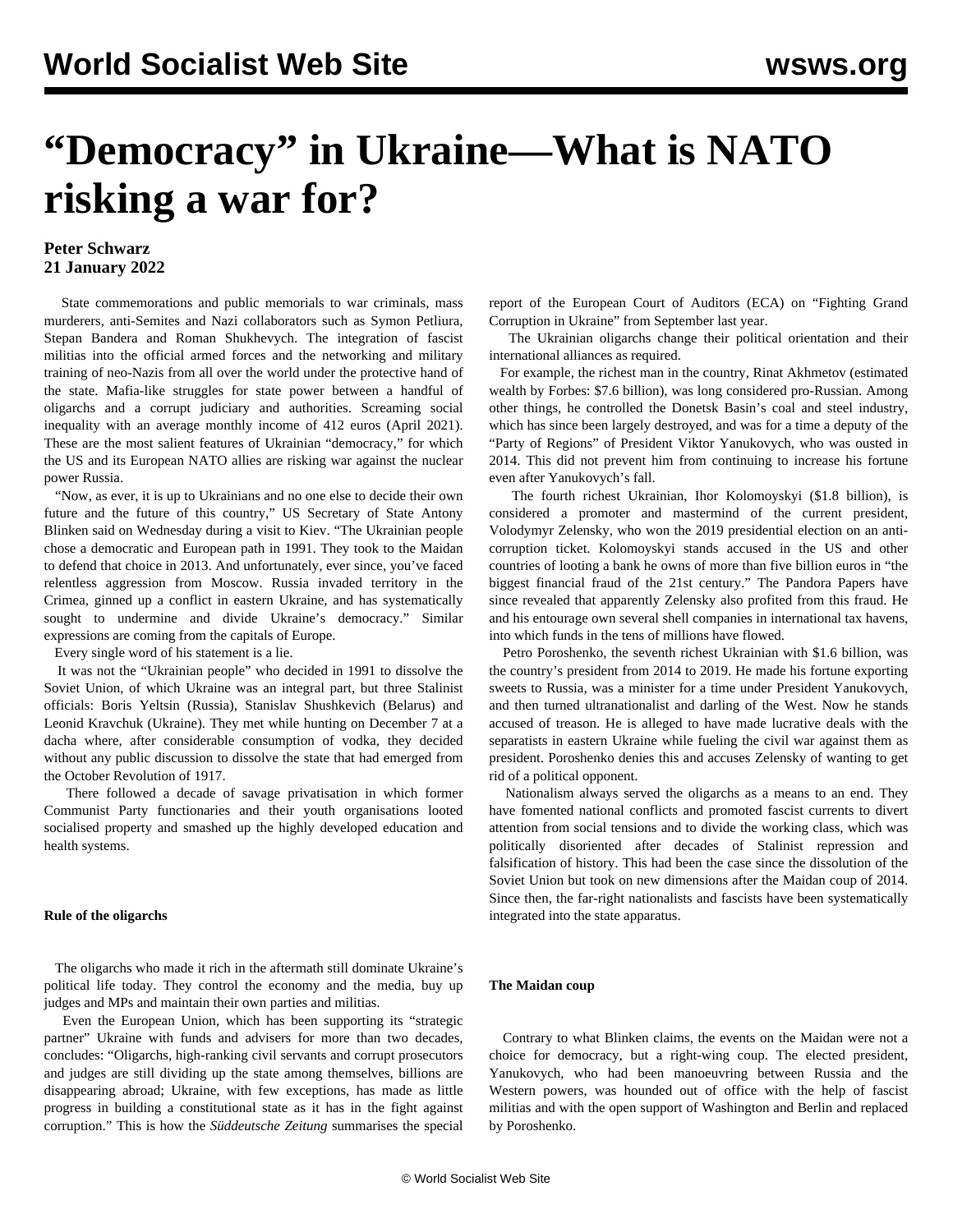Victoria Nuland, then Assistant Secretary of State for European and Eurasian Affairs and now number three in the US State Department, personally paraded on the Maidan to cheer on the protests against Yanukovych. She publicly [boasted](/en/articles/2015/06/12/pers-j12.html) that the US had invested five billion dollars in regime change in Ukraine.

 Germany's social democratic president, Frank-Walter Steinmeier, then still foreign minister, also travelled to Kiev to negotiate Yanukovych's replacement with the opposition parties and Yanukovych himself. He worked directly with Oleh [Tyahnybok](/en/articles/2004/12/ukra-d07.html), the leader of the fascist Svoboda party. Svoboda, which had little influence except in some areas of western Ukraine, stands in the tradition of the Organisation of Ukrainian Nationalists (OUN), which collaborated with the Nazis in World War II and was involved in mass murders. It maintains relations with the neo-Nazi German National Party (NP), among others.

 The ink on Steinmeier's agreement was barely dry when Right Sector, a neo-fascist militia, seized the centre of Kiev and drove Yanukovych, who feared for his life, to flee.

 Since then, such fascist militias have been an integral part of the country's political life. They terrorize political opponents and keep the war going against the pro-Russian separatists in eastern Ukraine. For example, on May 2, 2014, over 40 opponents of the new regime were killed in the Odessa Trade Union House when fascists set fire to the building and prevented the victims from leaving.

#### **The Azov Regiment**

 A key role among the 80 or so far-right militias built and equipped to fight the eastern Ukrainian separatists is played by the [Azov Regiment](/en/articles/2016/02/01/azov-f01.html). Founded by Andriy Biletsky, who was freed from prison during the events on the Maidan, where he was serving a sentence for murder, the Azov Regiment has never made a secret of its admiration for the Nazis. Biletsky professed his support for the "crusade of the white nations of the world against the Semitic-led subhumans." The Azov Regiment's symbols—wolf's hook and black sun—were used by Hitler's SS in World War II.

 Nevertheless, the militia was financed and equipped by the state and oligarchs. President Poroshenko praised them at an awards ceremony in 2014, declaring, "These are our best warriors." Biletsky was celebrated on TV talk shows and elected to parliament in 2014. Eventually, the militia was officially integrated into the Ukrainian armed forces, where it forms its own regiment.

 "That status came with an arsenal that no other far-right militia in the world could claim, including crates of explosives and battle gear for up to 1,000 troops," reports the US magazine *Time*, which published an extensive report on the fascist militia a year ago.

 Azov is far more than a militia. "It has its own political party; two publishing houses; summer camps for children; and a vigilante force known as the National Militia, which patrols the streets of Ukrainian cities alongside the police." Its military wing has "at least two training bases and a vast arsenal of weapons, from drones and armoured vehicles to artillery pieces."

 The state sponsorship of fascist militias has made Ukraine a centre for military training and political networking by neo-Nazis from around the world. *Time* quotes security expert and former FBI agent Ali Soufan as estimating that "more than 17,000 foreign fighters have come to Ukraine over the past six years from 50 countries." Forty US congressmen and women asked the US State Department to classify Azov as a foreign terrorist organisation, but were rebuffed.

The National Corps party, Azov's political wing, claims to have around

10,000 members and maintains intensive relations with fascist and neo-Nazi organisations around the world—including [Die Rechte,](/en/articles/2020/08/06/nazi-a06.html) The Third Path and the Identitarians in Germany, [CasaPound](/en/articles/2017/12/14/ital-d14.html) in Italy and Groupe Union Défense in France.

 The National Corps' chief ideologue and international secretary is 34-year-old Olena Semenyaka. A study by George Washington University calls her the "First Lady of Ukrainian Nationalism." Semenyaka studied philosophy, focusing on the models of the new right—Julius Evola, Alain de Benoist, Martin Heidegger, Ernst Jünger, Carl Schmitt, Armin Mohler and others. Originally a supporter of Russian fascist Aleksandr Dugin, she now advocates a pan-European alliance of ethno-states, much like the Identitarians and Steve Bannon, fascist and adviser of former US President Donald Trump.

 At the beginning of last year, she got a six-month job as a researcher at the Institute for Human Sciences in Vienna. The university only withdrew her contract when a storm of outrage arose on social media after a photo of Semenyaka with a swastika flag and a Hitler salute had gone viral.

#### **Fascism and war**

 The prominent role played by neo-Nazis and fascists in the Ukrainian state is no secret. No intelligence briefing is needed to spot them, a quick Google search is enough. The politicians and journalists who are hell-bent on risking war against Russia for Ukraine know what they are advocating. They have created the brown swamp themselves to build a bulwark against Russia and against the European working class.

 The US has been supplying the Ukrainian armed forces and militias with weapons and trainers for years, knowing full well that fascist militias benefit from this. When US President Barack Obama signed legislation to this effect in 2015, it explicitly did not exclude financial and military support for the Azov Regiment, although this had been widely expected.

 The *New York Times* has several times published richly illustrated reports on the arming and military instruction of civilians being trained for guerrilla warfare.

 "Civilian defence is not unfamiliar in Ukraine; volunteer brigades formed the backbone of the country's force in the east in 2014, the first year of the war against Russian separatists, when the Ukrainian military was in shambles," reads a report from December 26, 2021. "This effort is now being formalized into units of the newly formed Territorial Defense Forces, a part of the military." The training is carried out by both the state army and "private paramilitary groups like the Ukrainian Legion."

 It is obvious that a right-wing civil war army is being formed, which can also be used against opposition members or striking workers in their own country. Despite this—or precisely because of it—the call for arms deliveries to Ukraine is also growing louder in Germany and Europe. The German Greens in particular, who now have [Annalena Baerbock](/en/articles/2022/01/08/baer-j08.html) as Foreign Minister, have been advocating this for a long time.

 The preparations for war against Russia and the build-up of fascist militias are two sides of the same development. The capitalist system is in a hopeless crisis. Social inequality is at an all-time high. While more than 5.6 million have died of COVID-19 worldwide and hundreds of millions lost their income, the tops of society have enriched themselves enormously. This is also the case in Ukraine. According to Forbes, the wealth of the 100 richest Ukrainians grew by 42 percent in one year to \$44.5 billion.

 The ruling class everywhere is expecting a social explosion and is responding as it did in the first half of the 20th century with fascism and war. Only an international movement of the working class, fighting for the overthrow of capitalism and the building of a socialist society, rejecting